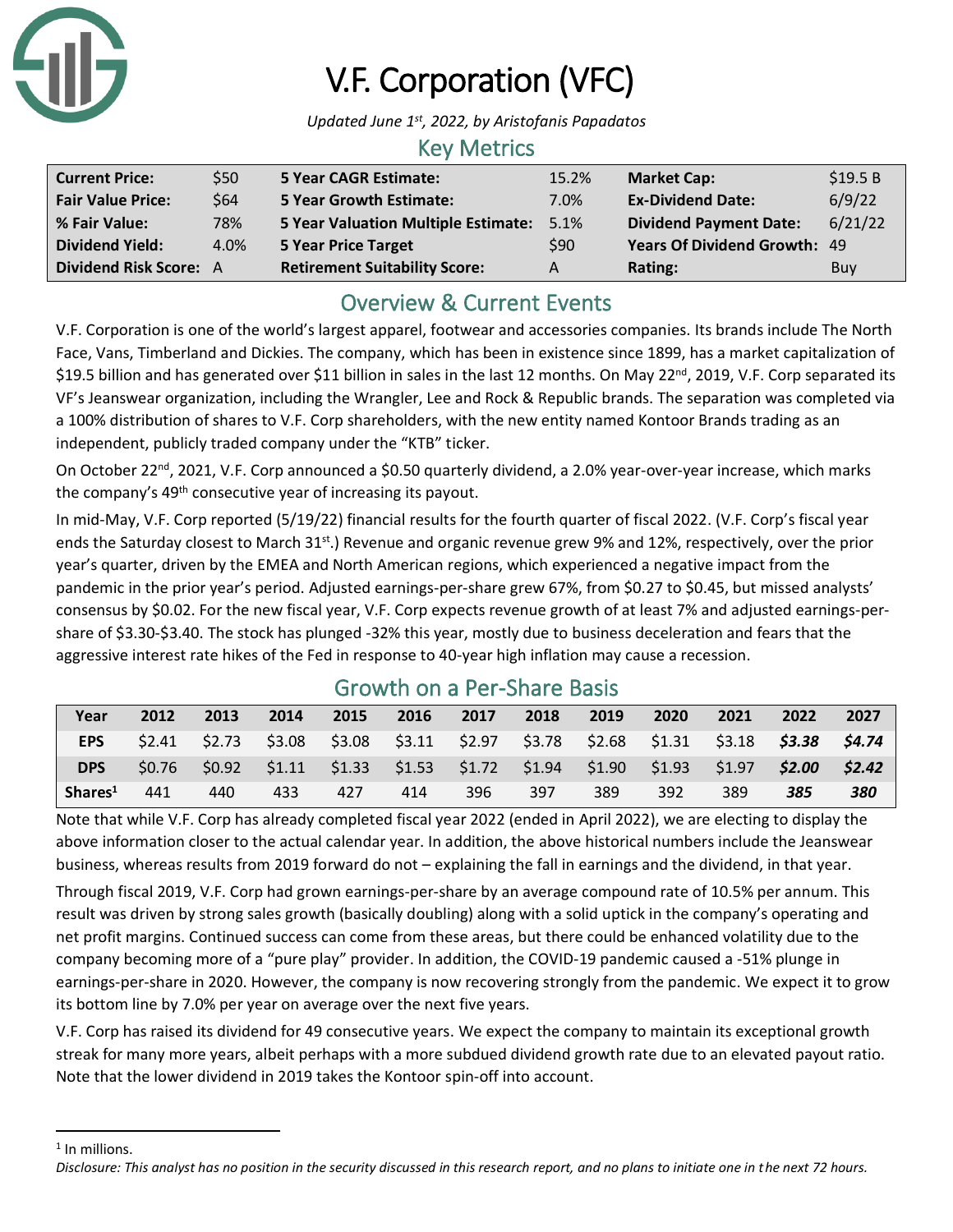

# V.F. Corporation (VFC)

*Updated June 1st, 2022, by Aristofanis Papadatos*

#### Valuation Analysis

| Year                                                           | 2012 | 2013 | 2014 | 2015 2016 2017 | 2018 2019                                                 | 2020 | 2021 | <b>Now</b> | 2027 |
|----------------------------------------------------------------|------|------|------|----------------|-----------------------------------------------------------|------|------|------------|------|
| Avg. P/E 15.3 17.4 20.8 23.1 19.3 20.1 22.1 31.9 --- 23.2 14.8 |      |      |      |                |                                                           |      |      |            | 19.0 |
| <b>Avg. Yld.</b> 2.1%                                          |      |      |      |                | $1.9\%$ 1.7% 1.9% 2.5% 2.9% 2.3% 2.2% 2.7% 2.7% 4.0% 2.7% |      |      |            |      |

Over the past decade, shares of V.F. Corp have traded hands with an average price-to-earnings ratio of 21.5. We consider 19 times earnings as a reasonable starting point. This takes into consideration the quality of the company's earnings along with its potential growth rate, coupled against short-term demand uncertainties and the recent spin-off. The stock is now trading at a price-to-earnings ratio of 14.8. If it trades at a price-to-earnings ratio of 19.0 in five years, it will enjoy a 7.0% annualized gain in its returns.

## Safety, Quality, Competitive Advantage, & Recession Resiliency

| Year       |  |  | 2012 2013 2014 2015 2016 2017 2018 2019 2020 2021 2022 2027 |  |  |                |     |
|------------|--|--|-------------------------------------------------------------|--|--|----------------|-----|
| Payout 32% |  |  | 34% 36% 43% 49% 58% 51% 71% ---                             |  |  | 62% <b>59%</b> | 51% |

V.F. Corp has a competitive advantage in the way of a stable of well-known, premium brands that offer pricing power. During the last recession, the company posted earnings-per-share of \$1.39, \$1.29 and \$1.61 in the 2008 through 2010 stretch, indicating the resiliency of the business. Also, of note is the company's storied dividend record. While the dividend payout ratio is moderately elevated, we expect the dividend growth streak to remain in place for many more years. We also note that the stock is currently offering a nearly 10-year high dividend yield of 4.0%. It thus offers an attractive entry point for income-oriented investors.

## Final Thoughts & Recommendation

The stock of V.F. Corp has fallen -32% this year due to business deceleration and fears of an upcoming recession. We view the fall as extreme from a long-term perspective and expect the stock to offer a 15.2% average annual return over the next five years, stemming from 7% growth, a 4.0% dividend yield and a potential 5.1% annual valuation tailwind. There are many things to like about the business, including strong brand names, an excellent dividend history and a solid balance sheet. The stock receives a buy rating but only for patient investors, who can ignore pressure on the stock price for a considerable period.



# Total Return Breakdown by Year

[Click here to rate and review this research report. Your feedback is important to us.](https://suredividend.typeform.com/to/S0SIkB)

*Disclosure: This analyst has no position in the security discussed in this research report, and no plans to initiate one in the next 72 hours.*